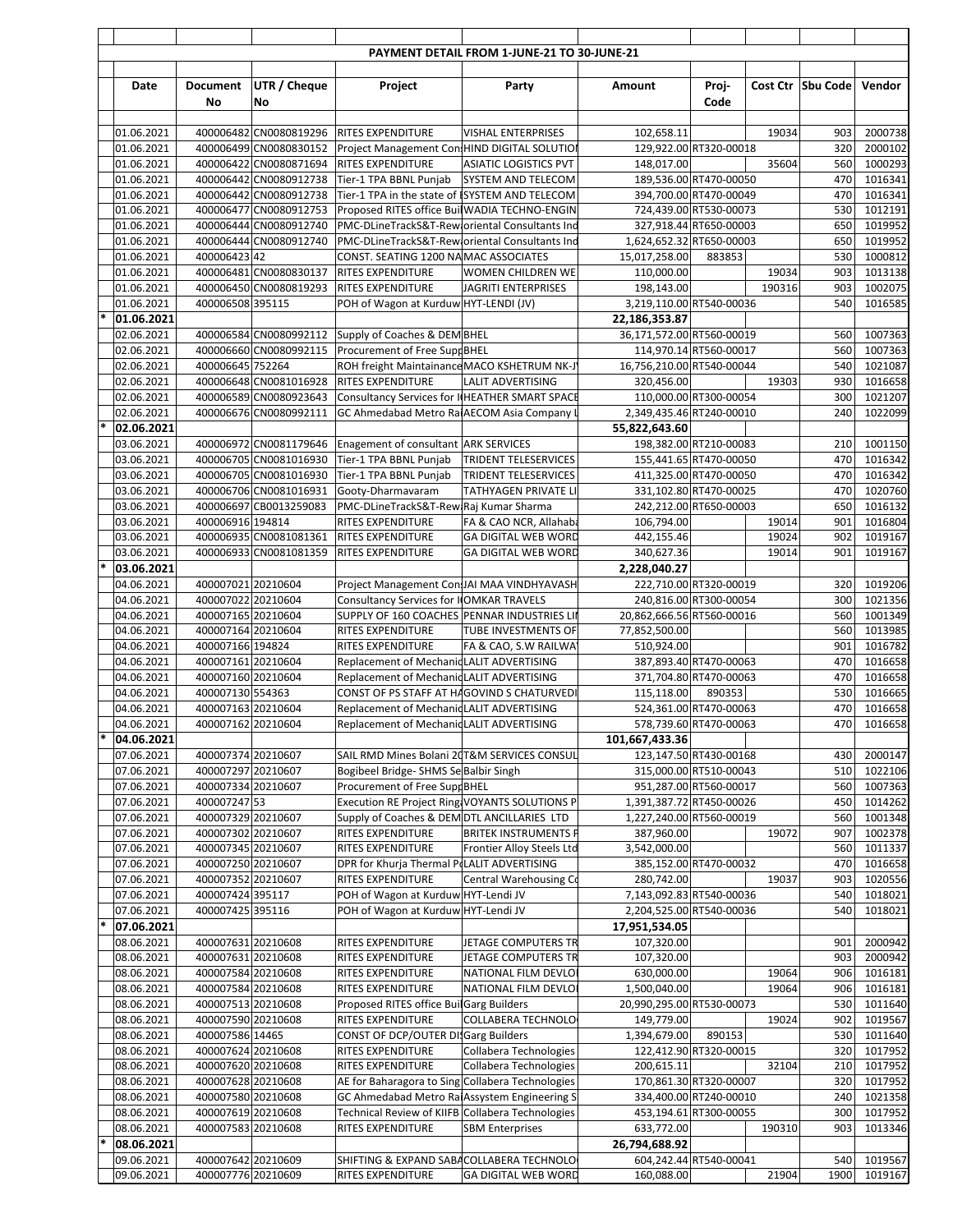|                          |                                          |                     |                                                                                                   | PAYMENT DETAIL FROM 1-JUNE-21 TO 30-JUNE-21      |                                                  |        |        |                     |                    |
|--------------------------|------------------------------------------|---------------------|---------------------------------------------------------------------------------------------------|--------------------------------------------------|--------------------------------------------------|--------|--------|---------------------|--------------------|
| Date                     | Document                                 | <b>UTR / Cheque</b> | Project                                                                                           | Party                                            | Amount                                           | Proj-  |        | Cost Ctr   Sbu Code | Vendor             |
|                          | No                                       | No                  |                                                                                                   |                                                  |                                                  | Code   |        |                     |                    |
| 09.06.2021               | 400007775 20210609                       |                     | PMC Services for UG strud Collabera Technologies                                                  |                                                  | 343,660.30 RT550-00020                           |        |        | 550                 | 1017952            |
| 09.06.2021               |                                          |                     |                                                                                                   |                                                  | 1,107,990.74                                     |        |        |                     |                    |
| 10.06.2021               | 400007901 20210610                       |                     | RITES EXPENDITURE                                                                                 | <b>CASA2 STAYS PRIVATE L</b>                     | 291,020.00                                       |        |        | 902                 | 1022032            |
| 10.06.2021<br>10.06.2021 | 400007838 20210610<br>400007890 20210610 |                     | <b>RITES EXPENDITURE</b><br>NTPC Khargone AMC Trad PRADEEP B. KUNDU                               | Sanket Ashok Oswal                               | 108,000.00<br>393,948.00 RT430-00180             |        | 19014  | 901<br>430          | 1021735<br>1001628 |
| 10.06.2021               | 400007859 20210610                       |                     | Project Management Con JAI MAA VINDHYAVASH                                                        |                                                  | 551,428.00 RT320-00018                           |        |        | 320                 | 1019206            |
| 10.06.2021               | 400007860 20210610                       |                     | <b>QUALITY CONTROL PWD (CHANDANA HALARNEK,</b>                                                    |                                                  | 108,948.00                                       | 901732 |        | 320                 | 1020063            |
| 10.06.2021<br>10.06.2021 | 400007888 750208<br>400007817 20210610   |                     | PMC FOR CONST PROJ OF HI TECH ACCURATE COM<br>C/O RITES PROPERTY AT DNARAYAN KUMAR INFR           |                                                  | 3,798,283.00<br>1,370,694.00 RT530-00068         | 885853 |        | 530<br>530          | 1007894<br>1022116 |
| 10.06.2021               | 400007868 20210610                       |                     | ECoR DPR of Manabar- Jal EXCELINNOVA CONSUL                                                       |                                                  | 116,297.50 RT510-00060                           |        |        | 510                 | 1012615            |
| 10.06.2021               | 400007887 140645                         |                     | PMC - UNIVERSITY CAMF Stan India pvt Ltd                                                          |                                                  | 2,192,812.00                                     | 887453 |        | 530<br>540          | 1017552            |
| 10.06.2021<br>10.06.2021 | 40000783399                              |                     | New Bongaiagaon Worksh ISGEC HEAVY ENGINEER                                                       |                                                  | 1,182,977.00 RT540-00043<br>10,114,407.50        |        |        |                     | 1017987            |
| 11.06.2021               | 400008149 20210611                       |                     | <b>RITES EXPENDITURE</b>                                                                          | COMMISSIONER, NORT                               | 651,858.00                                       |        | 190316 | 903                 | 1008235            |
| 11.06.2021               | 400008086 70                             |                     | Re-development of Ayodl NS Associates Pvt Ltd                                                     |                                                  | 10,051,968.00 RT530-00052                        |        |        | 530                 | 1017561            |
| 11.06.2021<br>11.06.2021 | 400008080 2100906<br>400007941 20210611  |                     | <b>INSPECTION ABROAD</b><br>Est. & Maint. of CORS Net GA DIGITAL WEB WORD                         | Miguel Angel Lopez Gar                           | 129,107.00<br>105,962.00 RT490-00028             | 691028 |        | 280<br>490          | 1020855<br>1019167 |
| 11.06.2021               | 400007935 20210611                       |                     | Est. & Maint. of CORS Net Collabera Technologies                                                  |                                                  | 131,176.70 RT490-00028                           |        |        | 490                 | 1017952            |
| 11.06.2021               | 400007937 20210611                       |                     | RITES EXPENDITURE                                                                                 | Collabera Technologies                           | 123,149.54                                       |        | 36501  | 650                 | 1017952            |
| 11.06.2021<br>11.06.2021 | 400008137 100<br>400008085 20210611      |                     | New Bongaiagaon Worksh ISGEC HEAVY ENGINEER<br><b>RITES EXPENDITURE</b>                           | <b>BSA CORPORATION LIM</b>                       | 13,806,900.00 RT540-00043<br>1,982,630.63        |        | 19037  | 540<br>903          | 1017987<br>1019495 |
| 11.06.2021               |                                          |                     |                                                                                                   |                                                  | 26,982,751.87                                    |        |        |                     |                    |
| 14.06.2021               | 400008278 20210614                       |                     | <b>RITES EXPENDITURE</b>                                                                          | JAI MAA VINDHYAVASH                              | 565,539.00 RT320-00015                           |        |        | 320                 | 1019206            |
| 14.06.2021<br>14.06.2021 | 400008171 20210614<br>400008170 20210614 |                     | NTPC-Kahalgaon O&M 20 ARVIND KUMAR & BRO<br>Tata steel Kalingnagar 201A D ELECTRO STEEL CO        |                                                  | 280,800.00 RT430-00164<br>164,972.00 RT430-00130 |        |        | 430<br>430          | 1002423<br>1000861 |
| 14.06.2021               | 400008170 20210614                       |                     | SAIL-ROURKELA Loco Leas A D ELECTRO STEEL CO                                                      |                                                  | 164,972.00 RT430-00132                           |        |        | 430                 | 1000861            |
| 14.06.2021               | 400008170 20210614                       |                     | PARADIP PORT O&M 2020A D ELECTRO STEEL CO                                                         |                                                  | 329,944.00 RT430-00175                           |        |        | 430                 | 1000861            |
| 14.06.2021<br>15.06.2021 | 400008333 20210615                       |                     | NTPC-RIHAND O&M 2019 SAROJ KUMAR YADAV                                                            |                                                  | 1,506,227.00<br>221,099.00 RT430-00152           |        |        | 430                 | 1010304            |
| 15.06.2021               | 400008425 194854                         |                     | RITES EXPENDITURE                                                                                 | FA&CAO, EAST COAST R                             | 623,766.00                                       |        |        | 901                 | 1020613            |
| 15.06.2021               | 400008294 639406                         |                     | C U KERALA - DEV. WORK! S. THARTIUS ENGINEERI                                                     |                                                  | 2,436,768.00 RT530-00037                         |        |        | 530                 | 1022115            |
| 15.06.2021<br>15.06.2021 | 400008458 20210615<br>400008383 147859   |                     | Conversion of BG NMG COTUAMAN ENGINEERING<br>CONST OF PS CUM DCP ON.S. ASSOCIATES PVT LT          |                                                  | 9,650,015.00 RT430-00176<br>6,584,952.00         | 890053 |        | 430<br>530          | 1020620<br>1005788 |
| 15.06.2021               | 400008407 194838                         |                     | <b>RITES EXPENDITURE</b>                                                                          | <b>FA&amp;CAO CST CENTRAL</b>                    | 742,930.00                                       |        |        | 901                 | 1012516            |
| 15.06.2021               | 400008375 20210615                       |                     | Est. & Maint. of CORS Net GA DIGITAL WEB WORD                                                     |                                                  | 162,857.76 RT490-00028                           |        |        | 490                 | 1019167            |
| 15.06.2021               | 400008408 194839<br>400008413 20210615   |                     | RITES EXPENDITURE<br><b>RITES EXPENDITURE</b>                                                     | SR. DFM/NED, S.C. RLY.                           | 376,296.00<br>127,221.60                         |        | 21404  | 901<br>1400         | 1014155<br>1013095 |
| 15.06.2021<br>15.06.2021 | 400008422 194851                         |                     | RITES EXPENDITURE                                                                                 | C&K Management Ltd.<br>FA & CAO N.E.Railway,     | 650,922.00                                       |        |        | 901                 | 1016778            |
| 15.06.2021               | 400008424 194853                         |                     | RITES EXPENDITURE                                                                                 | PAO (HQ), DoT, NEW DE                            | 775,380.00                                       |        |        | 901                 | 1018637            |
| 15.06.2021               | 400008435 194864                         |                     | <b>RITES EXPENDITURE</b>                                                                          | SR. DFM, N. W. RAILWA                            | 125,271.00                                       |        |        | 901                 | 1018450            |
| 15.06.2021<br>15.06.2021 | 400008437 194866<br>400008421 194850     |                     | RITES EXPENDITURE<br>RITES EXPENDITURE                                                            | Sr.DFM, East Coast, Railv<br>SR. DFM NORTHERN RA | 121,635.00<br>197,691.00                         |        |        | 901<br>901          | 1020646<br>1016754 |
| 15.06.2021               | 400008430 194859                         |                     | <b>RITES EXPENDITURE</b>                                                                          | SR. DFM NORTHERN RA                              | 531,795.00                                       |        |        | 901                 | 1016754            |
| 15.06.2021               | 400008433 194862<br>400008436 194865     |                     | RITES EXPENDITURE<br>RITES EXPENDITURE                                                            | FA & CAO NCR, Allahaba                           | 351,485.00<br>268,696.00                         |        |        | 901<br>901          | 1016804<br>1020618 |
| 15.06.2021<br>15.06.2021 | 400008372 936719                         |                     | Execution RE Project Vijai VOYANTS SOLUTIONS P                                                    | Sr.DFM, Central Railway                          | 723,874.00 RT450-00029                           |        |        | 450                 | 1017669            |
| 15.06.2021               | 400008374 20210615                       |                     | Est. & Maint. of CORS Net GA DIGITAL WEB WORD                                                     |                                                  | 164,592.32 RT490-00028                           |        |        | 490                 | 1019167            |
| 15.06.2021               | 400008379 20210615                       |                     | New Bongaiagaon Worksh ISGEC HEAVY ENGINEER                                                       | <b>Executive Director of Fir</b>                 | 2,256,374.00 RT540-00043                         |        |        | 540<br>901          | 1017987<br>1016771 |
| 15.06.2021<br>15.06.2021 | 400008410 194841<br>400008409 194840     |                     | RITES EXPENDITURE<br>RITES EXPENDITURE                                                            | Executive Director of Fir                        | 521,074.00<br>166,848.00                         |        |        | 901                 | 1016771            |
| 15.06.2021               | 400008423 194852                         |                     | RITES EXPENDITURE                                                                                 | FA & CAO/East Coast Ra                           | 448,665.00                                       |        |        | 901                 | 1016783            |
| 15.06.2021               | 400008293 20210615                       |                     | RITES EXPENDITURE                                                                                 | <b>GA DIGITAL WEB WORD</b>                       | 127,979.00                                       |        | 21904  | 1900                | 1019167            |
| 15.06.2021<br>15.06.2021 | 400008411 194842                         |                     | RITES EXPENDITURE                                                                                 | SR.DFM S.C.RAILWAY SE                            | 100,467.00<br>28,458,653.68                      |        |        | 901                 | 1016900            |
| 16.06.2021               | 400008524 20210616                       |                     | ADANI PORT DPCL-DHAM G B TOOLS & ACCESSOR                                                         |                                                  | 270,235.00 RT430-00076                           |        |        | 430                 | 2000039            |
| 16.06.2021               | 400008564 20210616                       |                     | NTPC-Farakka O&M 2019 Pravat Kumar Bhakat                                                         |                                                  | 196,761.50 RT430-00163                           |        |        | 430                 | 1007634            |
| 16.06.2021<br>16.06.2021 | 400008572 20210616<br>400008502 66436    |                     | RITES EXPENDITURE<br>FLS & GT Inv. for Mumbai Geokno India Private Li                             | Boxco Logistics India Pv                         | 233,776.00<br>525,920.00 RT490-00015             |        |        | 560<br>490          | 1013709<br>1012500 |
| 16.06.2021               | 400008589 20210616                       |                     | Conversion of BG NMG COTUAMAN ENGINEERING                                                         |                                                  | 9,405,393.00 RT430-00176                         |        |        | 430                 | 1020620            |
| 16.06.2021               | 400008479 20210616                       |                     | Preparation of report for   EXCEL GEOMATICS PRIV<br>Coal transportation Cor fo SOFTA GEOTECHNICAL |                                                  | 671,955.60 RT410-00039<br>517,096.00 RT410-00030 |        |        | 410<br>410          | 1022113<br>1009476 |
| 16.06.2021<br>16.06.2021 | 400008478 20210616<br>400008541 285      |                     | Turnkey Redevelopment (CRAYONS ADVERTISING                                                        |                                                  | 507,780.00 RT530-00044                           |        |        | 530                 | 1007772            |
| 16.06.2021               | 400008504 20210616                       |                     | RITES EXPENDITURE                                                                                 | National High Speed Ra                           | 545,326.00                                       |        |        | 500                 | 1020253            |
| 16.06.2021<br>16.06.2021 | 400008475 20210616<br>400008604 752266   |                     | RITES EXPENDITURE<br>ROH freight Maintainance MACO KSHETRUM NK-J                                  | AO(CASH) BSNL                                    | 291,127.79<br>14,665,885.00 RT540-00044          |        | 19474  | 947<br>540          | 1016749<br>1021087 |
| 16.06.2021               | 400008506 20210616                       |                     | RITES EXPENDITURE                                                                                 | <b>ECLIPSE TECHNOLOGIES</b>                      | 160,704.00 RT550-00070                           |        |        | 550                 | 1010417            |
| 16.06.2021               |                                          |                     |                                                                                                   |                                                  | 27,991,959.89                                    |        |        |                     |                    |
| 17.06.2021               | 400008671 20210617                       |                     | L&T DFCC Lease CTP3 202 DAULAT RAM ENGINEE                                                        |                                                  | 239,788.40 RT430-00182                           |        |        | 430                 | 1010234            |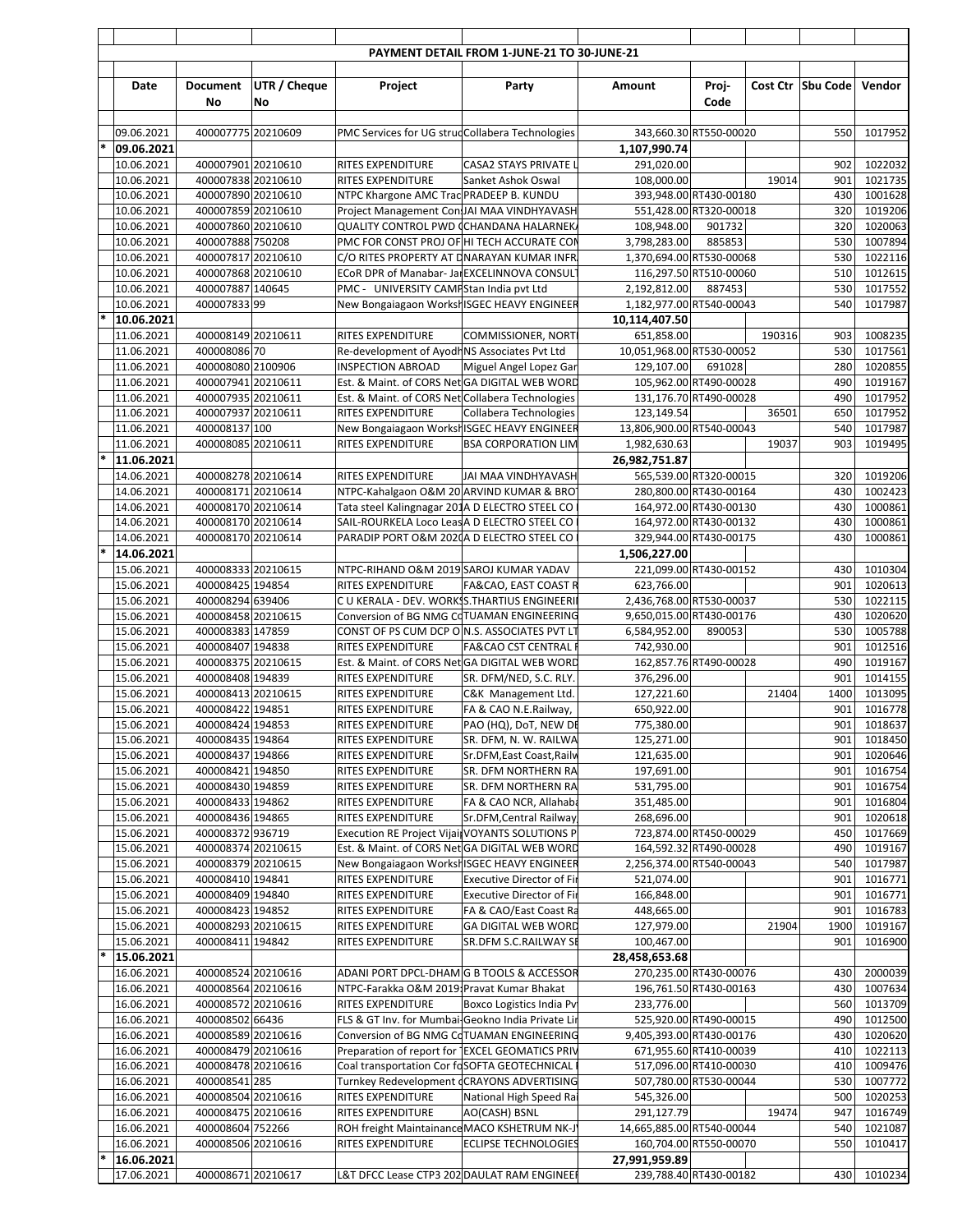|        |                          |                                          |                           |                                                                                                  | PAYMENT DETAIL FROM 1-JUNE-21 TO 30-JUNE-21              |                                           |                        |       |                   |                    |
|--------|--------------------------|------------------------------------------|---------------------------|--------------------------------------------------------------------------------------------------|----------------------------------------------------------|-------------------------------------------|------------------------|-------|-------------------|--------------------|
|        | Date                     | <b>Document</b><br>No                    | <b>UTR / Cheque</b><br>No | Project                                                                                          | Party                                                    | Amount                                    | Proj-<br>Code          |       | Cost Ctr Sbu Code | Vendor             |
|        |                          |                                          |                           |                                                                                                  |                                                          |                                           |                        |       |                   |                    |
|        | 17.06.2021<br>17.06.2021 | 400008673 20210617<br>40000875181        |                           | Visakhapatnam Port Lease Schaeffler India Limited<br>PMC for ICP MOREH(INDOM/S L. K. & SONS      |                                                          | 339,240.00 RT430-00166<br>36,333,986.00   | 493255                 |       | 430<br>550        | 1014338<br>1008632 |
|        | 17.06.2021               | 400008767 286                            |                           | Turnkey Redevelopment (Risha Control Engineers                                                   |                                                          | 3,089,930.00 RT530-00044                  |                        |       | 530               | 1015457            |
|        | 17.06.2021               | 400008626 20210617                       |                           | Feasibility Study&FLS of HGeokno India Private Lin                                               |                                                          | 994,335.00 RT490-00024                    |                        |       | 490               | 1012500            |
|        | 17.06.2021               | 400008758 20210617                       |                           | Kolkata Port Trust Loco Le The Bharat Battery Mfg                                                |                                                          |                                           | 957,196.00 RT430-00098 |       | 430               | 1001682            |
|        | 17.06.2021               | 400008730 20210617                       |                           | <b>RITES EXPENDITURE</b>                                                                         | <b>Central Warehousing Co</b>                            | 140,371.00                                |                        | 19037 | 903               | 1020556            |
|        | 17.06.2021<br>18.06.2021 | 400009026 20210618                       |                           | NTPC-SINGRAULI O&M 20T&M SERVICES CONSUL                                                         |                                                          | 42,094,846.40<br>1,123,366.70 RT430-00153 |                        |       | 430               | 2000147            |
|        | 18.06.2021               | 400009029 20210618                       |                           | NTPC Mouda Loco Maint   T&M SERVICES CONSUL                                                      |                                                          |                                           | 205,362.54 RT430-00172 |       | 430               | 2000147            |
|        | 18.06.2021               | 400009031 20210618                       |                           | SAIL RMD Mines Bolani 20T&M SERVICES CONSUL                                                      |                                                          |                                           | 621,546.48 RT430-00168 |       | 430               | 2000147            |
|        | 18.06.2021               | 400009033 20210618                       |                           | O&M of Rolling stock NTP T&M SERVICES CONSUL                                                     |                                                          | 1,416,647.30 RT430-00141                  |                        |       | 430               | 2000147            |
|        | 18.06.2021               | 400009035 20210618                       |                           | WBPDCL-BANDEL Loco M T&M SERVICES CONSUL                                                         |                                                          | 171,041.84 RT430-00103                    |                        |       | 430               | 2000147            |
|        | 18.06.2021<br>18.06.2021 | 400009037 20210618<br>400009039 20210618 |                           | WBPDCL-BANDEL Loco OrT&M SERVICES CONSUL<br>NTPC-Sipat (O&M) 2018:2 T&M SERVICES CONSUL          |                                                          | 1,829,485.60 RT430-00124                  | 460,669.64 RT430-00104 |       | 430<br>430        | 2000147<br>2000147 |
|        | 18.06.2021               | 400009041 20210618                       |                           | L&T Construction Loco Le T&M SERVICES CONSUL                                                     |                                                          |                                           | 534,157.14 RT430-00119 |       | 430               | 2000147            |
|        | 18.06.2021               | 400009043 20210618                       |                           | SAIL Dalli Rajhara Lease 2(T&M SERVICES CONSUL                                                   |                                                          |                                           | 310,532.62 RT430-00186 |       | 430               | 2000147            |
|        | 18.06.2021               | 400009027 20210618                       |                           | NTPC-Bongaigaon O&M 2 T&M SERVICES CONSUL                                                        |                                                          | 204,143.64 RT430-00136                    |                        |       | 430               | 2000147            |
|        | 18.06.2021               | 400009038 20210618                       |                           | CESC:SGS RIV OPN 2018-2 T&M SERVICES CONSUL                                                      |                                                          |                                           | 518,501.42 RT430-00126 |       | 430               | 2000147            |
|        | 18.06.2021               | 400009040 20210618                       |                           | CESC Kolkata (Opn) Budg T&M SERVICES CONSUL                                                      |                                                          |                                           | 889,724.50 RT430-00110 |       | 430               | 2000147<br>2000402 |
|        | 18.06.2021<br>18.06.2021 | 400008908 20210618<br>400009028 20210618 |                           | <b>RITES EXPENDITURE</b><br>GIL-TPL JV KHURJA                                                    | Indian Sanitation Ward<br><b>T&amp;M SERVICES CONSUL</b> | 599,570.88                                | 335,589.72 RT430-00188 | 19037 | 903<br>430        | 2000147            |
|        | 18.06.2021               | 400009030 20210618                       |                           | NTPC-Kahalgaon O&M 20 T&M SERVICES CONSUL                                                        |                                                          | 1,591,380.24 RT430-00164                  |                        |       | 430               | 2000147            |
|        | 18.06.2021               | 400009032 20210618                       |                           | SgTPP WBPDCL Loco Leas T&M SERVICES CONSUL                                                       |                                                          |                                           | 461,844.70 RT430-00087 |       | 430               | 2000147            |
|        | 18.06.2021               | 400009034 20210618                       |                           | Uttam Value Steels Loco LT&M SERVICES CONSUL                                                     |                                                          |                                           | 354,844.32 RT430-00112 |       | 430               | 2000147            |
|        | 18.06.2021               | 400009036 20210618                       |                           | WBDCL Bandel: Loco leas T&M SERVICES CONSUL                                                      |                                                          |                                           | 380,062.44 RT430-00116 |       | 430               | 2000147            |
|        | 18.06.2021<br>18.06.2021 | 400009042 20210618<br>400008975 20210618 |                           | L&T DFCC CP-303 Meerut T&M SERVICES CONSUL<br>SAIL BSP Recon 3 nos (ALCPIONEER FIL MED P LTD     |                                                          | 188,828.84 RT430-00185                    | 858,000.00 RT430-00174 |       | 430<br>430        | 2000147<br>1001157 |
|        | 18.06.2021               | 400008977 20210618                       |                           | PARADIP PORT O&M 2020 FM PBW Bearings Privat                                                     |                                                          |                                           | 324,568.00 RT430-00175 |       | 430               | 1009440            |
|        | 18.06.2021               | 400008976 20210618                       |                           | SAIL BSP Recon 3 nos (ALCFM PBW Bearings Privat                                                  |                                                          | 169,920.00 RT430-00174                    |                        |       | 430               | 1009440            |
|        | 18.06.2021               | 400009024 20210618                       |                           | NTPC Khargone AMC Trac XEAM VENTURES PVT L                                                       |                                                          |                                           | 205,113.72 RT430-00180 |       | 430               | 1019411            |
|        | 18.06.2021               | 400008935 20210618                       |                           | Review & Modif of DBR of ETUDE SERVICES                                                          |                                                          | 498,000.00 RT210-00102                    |                        |       | 210               | 1020522            |
|        | 18.06.2021               | 400008934 20210618                       |                           | MMI Plan for Surat Metro HIGHWAY ENGINEERING                                                     |                                                          |                                           | 381,148.00 RT210-00095 |       | 210               | 1000857            |
|        | 18.06.2021<br>18.06.2021 | 400009025 20210618<br>400008863 194892   |                           | NTPC Khargone- O&M 20 XEAM VENTURES PVT L<br><b>RITES EXPENDITURE</b>                            | DFM SOUTHERN RAILW                                       | 1,407,695.44 RT430-00162<br>179,577.00    |                        |       | 430<br>901        | 1019411<br>1008321 |
|        | 18.06.2021               | 400008868 194901                         |                           | <b>RITES EXPENDITURE</b>                                                                         | PFA, WEST CENTRAL RA                                     | 727,376.00                                |                        |       | 901               | 1015659            |
|        | 18.06.2021               | 400008938 20210618                       |                           | TPIA for PWD Delhi Barra Collabera Technologies                                                  |                                                          | 164,582.60 RT320-00001                    |                        |       | 320               | 1017952            |
|        | 18.06.2021               | 400008866 194899                         |                           | RITES EXPENDITURE                                                                                | FA&CAO, COFMOW                                           | 331,540.00                                |                        |       | 901               | 1015441            |
|        | 18.06.2021               | 400008873 194906                         |                           | <b>RITES EXPENDITURE</b>                                                                         | FA&CAO/CONST N RAIL                                      | 119,888.00                                |                        |       | 901               | 1018729            |
|        | 18.06.2021<br>18.06.2021 | 400008871 194904<br>400008947 20210618   |                           | RITES EXPENDITURE<br>AE for Baharagora to Sing Collabera Technologies                            | FA&CAO North Western                                     | 770,628.00<br>172,823.30 RT320-00007      |                        |       | 901<br>320        | 1016787<br>1017952 |
|        | 18.06.2021               | 400008946 20210618                       |                           | TPIA for PWD Delhi Barrar Collabera Technologies                                                 |                                                          | 132,205.48 RT320-00001                    |                        |       | 320               | 1017952            |
|        | 18.06.2021               | 400008948 20210618                       |                           | <b>RITES EXPENDITURE</b>                                                                         | Collabera Technologies                                   | 124,129.40 RT320-00015                    |                        |       | 320               | 1017952            |
|        | 18.06.2021               | 400008865 194898                         |                           | RITES EXPENDITURE                                                                                | FA & CAO NORTH WEST                                      | 480,056.00                                |                        |       | 901               | 1013769            |
|        | 18.06.2021               | 400008870 194903                         |                           | RITES EXPENDITURE                                                                                | Executive Director of Fir                                | 668,537.00                                |                        |       | 901               | 1016771            |
|        | 18.06.2021               | 400008867 194900                         |                           | RITES EXPENDITURE                                                                                | FA&CAO, COFMOW                                           | 448,194.00                                |                        |       | 901<br>901        | 1015441            |
|        | 18.06.2021<br>18.06.2021 | 400008869 194902<br>400008872 194905     |                           | RITES EXPENDITURE<br><b>RITES EXPENDITURE</b>                                                    | FA&CAO/E, NORTHERN<br>FA & CAO NCR, Allahaba             | 148,479.00<br>770,628.00                  |                        |       | 901               | 1016764<br>1016804 |
|        | 18.06.2021               | 400009053 194885                         |                           | RITES EXPENDITURE                                                                                | DAKSHIN HARYANA BIJI                                     | 338,266.00                                |                        | 19037 | 903               | 1016770            |
| $\ast$ | 18.06.2021               |                                          |                           |                                                                                                  |                                                          | 21,618,655.50                             |                        |       |                   |                    |
|        | 21.06.2021               | 400009160 20210621                       |                           | <b>RITES EXPENDITURE</b>                                                                         | <b>IRCON INTERNATIONAL</b>                               | 455,254.00                                |                        | 34304 | 430               | 1004941            |
|        | 21.06.2021               |                                          |                           |                                                                                                  |                                                          | 455,254.00                                |                        |       |                   |                    |
|        | 22.06.2021               | 400009329 20210622                       |                           | <b>RITES EXPENDITURE</b>                                                                         | <b>COMFORT SYSTEMS</b>                                   | 1,630,950.00                              |                        | 19037 | 903               | 2000177            |
|        | 22.06.2021<br>22.06.2021 | 400009341 20210622<br>400009347 20210622 |                           | Rashtriya Chemicals (RCFI T&M SERVICES CONSUL<br>Steel Authority of India Lt T&M SERVICES CONSUL |                                                          | 151,326.24 RT430-00184                    | 368,231.70 RT430-00123 |       | 430<br>430        | 2000147<br>2000147 |
|        | 22.06.2021               | 400009349 20210622                       |                           | JINDAL STEEL : Loco Lease T&M SERVICES CONSUL                                                    |                                                          |                                           | 593,649.94 RT430-00127 |       | 430               | 2000147            |
|        | 22.06.2021               | 400009352 20210622                       |                           | ADANI PORT DPCL-DHAM T&M SERVICES CONSUL                                                         |                                                          | 1,162,002.16 RT430-00076                  |                        |       | 430               | 2000147            |
|        | 22.06.2021               | 400009352 20210622                       |                           | DPCL-DHAMRA Operation T&M SERVICES CONSUL                                                        |                                                          |                                           | 113,657.90 RT430-00157 |       | 430               | 2000147            |
|        | 22.06.2021               | 400009343 20210622                       |                           | APCPL O&M Jhajjar 2019-T&M SERVICES CONSUL                                                       |                                                          | 1,245,106.52 RT430-00155                  |                        |       | 430               | 2000147            |
|        | 22.06.2021<br>22.06.2021 | 400009345 20210622<br>400009351 20210622 |                           | KBUNL KANTI (Loco Lease T&M SERVICES CONSUL<br>Visakhapatnam Port Lease T&M SERVICES CONSUL      |                                                          | 1,157,221.14 RT430-00166                  | 886,023.60 RT430-00146 |       | 430<br>430        | 2000147<br>2000147 |
|        | 22.06.2021               | 400009384 20210622                       |                           | NTPC-Sipat (O&M) 2018:2 HYT ENGINEERING COM                                                      |                                                          |                                           | 657,210.89 RT430-00124 |       | 430               | 2000002            |
|        | 22.06.2021               | 400009342 20210622                       |                           | NTPC-Tanda O&M 2018-1 T&M SERVICES CONSUL                                                        |                                                          |                                           | 301,841.30 RT430-00134 |       | 430               | 2000147            |
|        | 22.06.2021               | 400009344 20210622                       |                           | NSPCL-Bhilai Wet Lease 2T&M SERVICES CONSUL                                                      |                                                          |                                           | 534,813.56 RT430-00073 |       | 430               | 2000147            |
|        | 22.06.2021               | 400009346 20210622                       |                           | Mumbai Port Trust (Lease T&M SERVICES CONSUL                                                     |                                                          |                                           | 369,774.66 RT430-00084 |       | 430               | 2000147            |
|        | 22.06.2021<br>22.06.2021 | 400009348 20210622<br>400009350 20210622 |                           | NTPC-RIHAND O&M 2019 T&M SERVICES CONSUL<br>Meja Urja Nigam O&M 20T&M SERVICES CONSUL            |                                                          | 1,753,282.92 RT430-00152                  | 244,814.98 RT430-00143 |       | 430<br>430        | 2000147<br>2000147 |
|        | 22.06.2021               | 400009220 20210622                       |                           | CONCOR Loco Lease 2018 SRIDEVI ENTERPRISE                                                        |                                                          | 120,517.00 RT430-00167                    |                        |       | 430               | 1022059            |
|        | 22.06.2021               | 400009294 20210622                       |                           | RITES EXPENDITURE                                                                                | AAR TRADE IMPEX                                          | 259,053.12                                |                        |       | 560               | 1016925            |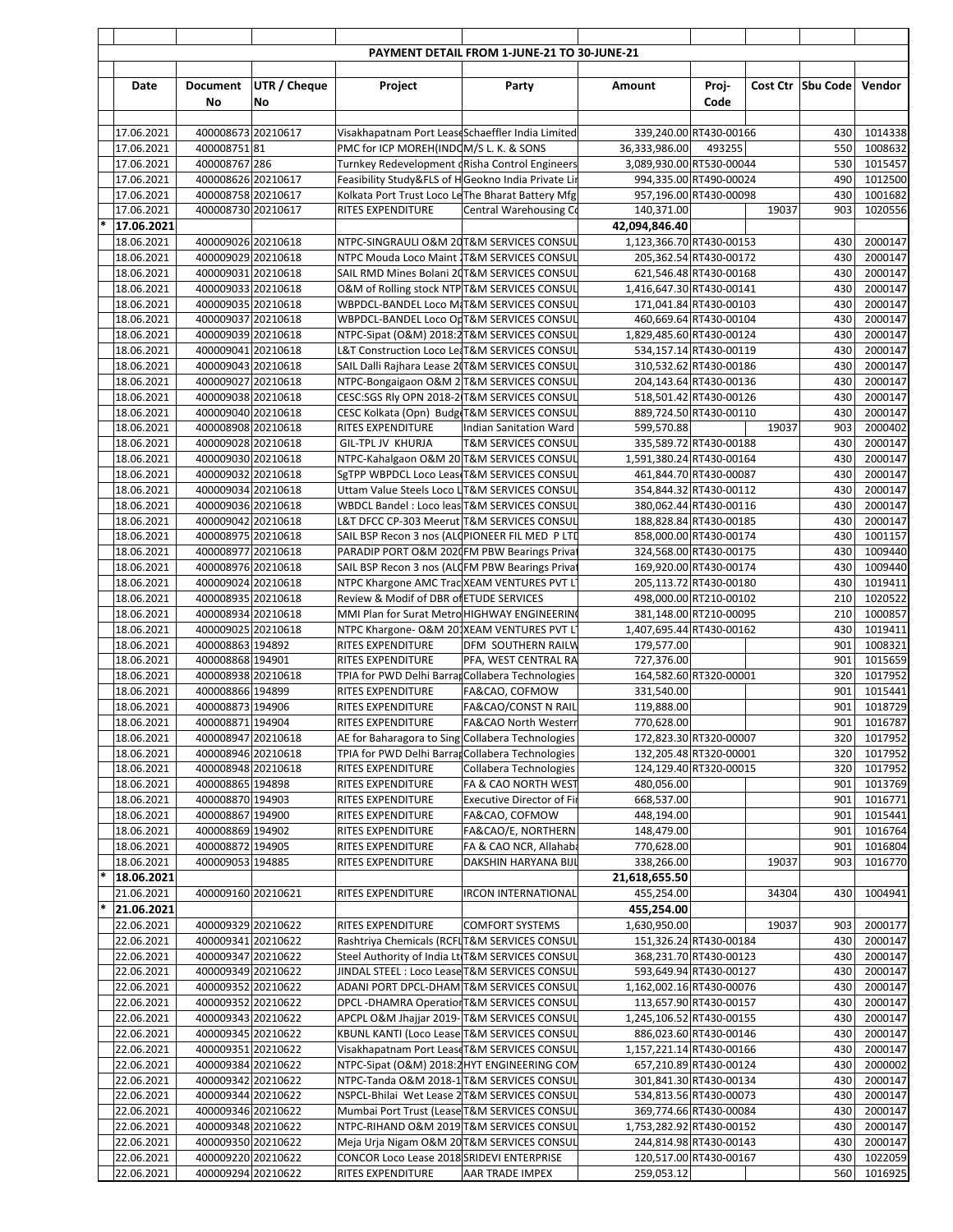|        |                          |                                          |                     |                                                                                            | PAYMENT DETAIL FROM 1-JUNE-21 TO 30-JUNE-21 |                                                      |                                                  |       |                     |                    |
|--------|--------------------------|------------------------------------------|---------------------|--------------------------------------------------------------------------------------------|---------------------------------------------|------------------------------------------------------|--------------------------------------------------|-------|---------------------|--------------------|
|        | Date                     | Document                                 | <b>UTR / Cheque</b> | Project                                                                                    | Party                                       | Amount                                               | Proj-                                            |       | Cost Ctr   Sbu Code | Vendor             |
|        |                          | No                                       | No                  |                                                                                            |                                             |                                                      | Code                                             |       |                     |                    |
|        |                          |                                          |                     |                                                                                            |                                             |                                                      |                                                  |       |                     |                    |
|        | 22.06.2021               | 400009327 20210622                       |                     | <b>RITES EXPENDITURE</b>                                                                   | Scope Minar-Maintenar                       | 114,686.00                                           |                                                  | 19037 | 903                 | 1004885            |
|        | 22.06.2021               | 400009326 20210622                       |                     | <b>RITES EXPENDITURE</b>                                                                   | Scope Minar-Maintenar                       | 178,770.00                                           |                                                  | 19037 | 903                 | 1004885            |
|        | 22.06.2021               | 400009383 20210622                       |                     | NTPC Talcher(Kaniha) 201 TCI freight                                                       |                                             |                                                      | 294,000.00 RT430-00170                           |       | 430                 | 1019949            |
|        | 22.06.2021<br>22.06.2021 | 400009388 20210622<br>400009278 20210622 |                     | NTPC Khargone AMC Trad PRADEEP B. KUNDU<br>Visakhapatnam Port Lease CAROL TRAVELS AND OI   |                                             | 1,210,580.41 RT430-00180                             | 123,221.00 RT430-00166                           |       | 430<br>430          | 1001628<br>1010254 |
|        | 22.06.2021               | 400009267 20210622                       |                     | PMC - S&T sys Rewari-Dad PRINCE RAJ TRADERS                                                |                                             |                                                      | 162,363.00 RT470-00024                           |       | 470                 | 1020023            |
|        | 22.06.2021               | 400009273 20210622                       |                     | NTPC-Kahalgaon O&M 20 SHAMBHU NATH YADAY                                                   |                                             |                                                      | 224,648.00 RT430-00164                           |       | 430                 | 1000174            |
|        | 22.06.2021               | 400009398 20210622                       |                     | CONCOR Loco Lease 2018 SRIDEVI ENTERPRISE                                                  |                                             |                                                      | 132,826.00 RT430-00167                           |       | 430                 | 1022059            |
|        | 22.06.2021               | 400009387 20210622                       |                     | NTPC-Bongaigaon AMC Tr PRADEEP B. KUNDU                                                    |                                             |                                                      | 532,214.33 RT430-00145                           |       | 430                 | 1001628            |
|        | 22.06.2021               | 400009228 194891                         |                     | <b>RITES EXPENDITURE</b>                                                                   | DAKSHIN HARYANA BIJI                        | 1,241,833.00                                         |                                                  | 19037 | 903                 | 1016770            |
|        | 22.06.2021<br>23.06.2021 | 400009600 20210623                       |                     | Tata steel Kalingnagar 201T&M SERVICES CONSUL                                              |                                             | 15,764,619.37<br>1,487,198.06 RT430-00130            |                                                  |       | 430                 | 2000147            |
|        | 23.06.2021               | 400009550 20210623                       |                     | NTPC-Sipat (O&M) 2018:2V. VENU                                                             |                                             |                                                      | 260,622.65 RT430-00124                           |       | 430                 | 1001002            |
|        | 23.06.2021               | 400009467 128787                         |                     | Const. International Airpo NEERAJ CONSTRUCTION                                             |                                             | 4,598,424.00 RT550-00026                             |                                                  |       | 550                 | 1011938            |
|        | 23.06.2021               | 400009596 20210623                       |                     | RINL VISAKHAPATNAM (LIXEAM VENTURES PVT L                                                  |                                             |                                                      | 438,032.40 RT430-00169                           |       | 430                 | 1019411            |
|        | 23.06.2021               | 400009597 20210623                       |                     | NTPC Lara O&M 2019-20 XEAM VENTURES PVT L                                                  |                                             |                                                      | 136,216.76 RT430-00165                           |       | 430                 | 1019411            |
|        | 23.06.2021               | 400009598 20210623                       |                     | Gopalpur Ports Ltd (Loco   XEAM VENTURES PVT L'                                            |                                             |                                                      | 628,263.86 RT430-00171                           |       | 430                 | 1020427            |
|        | 23.06.2021               | 400009553 20210623                       |                     | Bhartiya Bijlee O&M 2018 SRIKANT DUBEY                                                     |                                             |                                                      | 135,500.00 RT430-00137                           |       | 430                 | 1021850            |
|        | 23.06.2021<br>23.06.2021 | 400009518 20210623<br>400009518 20210623 |                     | <b>RITES EXPENDITURE</b><br>SUPPLY OF 160 COACHES AIRFLOW EQUIPMENTS                       | <b>AIRFLOW EQUIPMENTS</b>                   | 1,305,840.00<br>16,554,525.70 RT560-00016            |                                                  |       | 560<br>560          | 1014044<br>1014044 |
|        | 23.06.2021               | 400009599 20210623                       |                     | Jindal Steel n Power (Leas XEAM VENTURES PVT L                                             |                                             |                                                      | 283,521.56 RT430-00179                           |       | 430                 | 1020427            |
|        | 23.06.2021               | 400009594 20210623                       |                     | MORMUGAO PORT (Lease GA DIGITAL WEB WORD                                                   |                                             |                                                      | 370,407.24 RT430-00156                           |       | 430                 | 1019167            |
|        | 23.06.2021               | 400009582 20210623                       |                     | <b>RITES EXPENDITURE</b>                                                                   | Central Warehousing Co                      | 140,371.00                                           |                                                  | 19037 | 903                 | 1020556            |
|        | 23.06.2021               | 400009580 20210623                       |                     | SUPPLY OF 160 COACHES Faiveley Transport Rail                                              |                                             | 28,206,506.86 RT560-00016                            |                                                  |       | 560                 | 1021993            |
|        | 23.06.2021               | 400009584 131                            |                     | PMC SERVICES FOR CONS Swadeshi Civil Infrastru                                             |                                             | 4,531,502.00                                         | 894053                                           |       | 530                 | 1011877            |
|        | 23.06.2021<br>23.06.2021 | 400009592 20210623<br>400009595 20210623 |                     | ADANI PETRONET LEASE-I GA DIGITAL WEB WORD<br><b>NTPC Barh 2019-21</b>                     | <b>GA DIGITAL WEB WORD</b>                  |                                                      | 416,900.36 RT430-00131<br>277,256.26 RT430-00160 |       | 430<br>430          | 1019167<br>1019167 |
|        | 23.06.2021               | 400009455 20210623                       |                     | PMC Services for UG strud Collabera Technologies                                           |                                             |                                                      | 346,534.00 RT550-00020                           |       | 550                 | 1017952            |
|        | 23.06.2021               | 400009593 20210623                       |                     | CONCOR Loco Lease 2018 GA DIGITAL WEB WORD                                                 |                                             |                                                      | 281,473.08 RT430-00167                           |       | 430                 | 1019167            |
|        | 23.06.2021               | 400009591 20210623                       |                     | NTPC Talcher(Kaniha) 201 GA DIGITAL WEB WORD                                               |                                             | 1,655,301.24 RT430-00170                             |                                                  |       | 430                 | 1019167            |
|        | 23.06.2021               | 400009543 20210623                       |                     | <b>RITES EXPENDITURE</b>                                                                   | Collabera Technologies                      | 203,958.15                                           |                                                  | 32104 | 210                 | 1017952            |
| $\ast$ | 23.06.2021               |                                          |                     |                                                                                            |                                             | 62,258,355.18                                        |                                                  |       |                     |                    |
|        | 24.06.2021<br>24.06.2021 | 400009712 20210624<br>400009714 20210624 |                     | SAIL Bokaro Loco Lease 20T&M SERVICES CONSUL<br>NPGCCL Nabinagar 2019-1T&M SERVICES CONSUL |                                             | 1,530,575.14 RT430-00189<br>1,434,980.60 RT430-00161 |                                                  |       | 430<br>430          | 2000147<br>2000147 |
|        | 24.06.2021               | 400009715 20210624                       |                     | SAIL BSP Recon 3 nos (ALCT&M SERVICES CONSUL                                               |                                             |                                                      | 128,155.26 RT430-00174                           |       | 430                 | 2000147            |
|        | 24.06.2021               | 400009715 20210624                       |                     | SAII BSP Opn of 06 locos 2T&M SERVICES CONSUL                                              |                                             | 1,684,014.78 RT430-00181                             |                                                  |       | 430                 | 2000147            |
|        | 24.06.2021               | 400009716 20210624                       |                     | SAIL IISCO Burnpur: Loco IT&M SERVICES CONSUL                                              |                                             |                                                      | 564,996.50 RT430-00150                           |       | 430                 | 2000147            |
|        | 24.06.2021               | 400009717 20210624                       |                     | Bhartiya Bijlee O&M 2018 T&M SERVICES CONSUL                                               |                                             | 1,658,578.82 RT430-00137                             |                                                  |       | 430                 | 2000147            |
|        | 24.06.2021               | 400009719 20210624                       |                     | DVC:Koderma Loco Lease T&M SERVICES CONSUL                                                 |                                             |                                                      | 317,941.14 RT430-00117                           |       | 430                 | 2000147            |
|        | 24.06.2021<br>24.06.2021 | 400009721 20210624<br>400009744 20210624 |                     | PARADEEP PORT : LOCO LIT&M SERVICES CONSUL<br>RITES EXPENDITURE                            | <b>CRG</b> Industries                       | 2,774,000.00                                         | 677,431.78 RT430-00183                           |       | 430<br>560          | 2000147<br>2000637 |
|        | 24.06.2021               | 400009749 20210624                       |                     | <b>RITES EXPENDITURE</b>                                                                   | RAIL ASSOCIATES ENTER                       | 1,586,454.20                                         |                                                  |       | 560                 | 2000016            |
|        | 24.06.2021               | 400009713 20210624                       |                     | SAIL-ROURKELA Loco Leas T&M SERVICES CONSUL                                                |                                             | 1,401,005.56 RT430-00132                             |                                                  |       | 430                 | 2000147            |
|        | 24.06.2021               | 400009718 20210624                       |                     | NTPC-Farakka O&M 2019 T&M SERVICES CONSUL                                                  |                                             | 2,246,013.00 RT430-00163                             |                                                  |       | 430                 | 2000147            |
|        | 24.06.2021               | 400009720 20210624                       |                     | PARADIP PORT O&M 2020T&M SERVICES CONSUL                                                   |                                             | 1,895,701.00 RT430-00175                             |                                                  |       | 430                 | 2000147            |
|        | 24.06.2021               | 400009692 20210624                       |                     | Preparation of DPR and telNDOMER COASTAL HYL                                               |                                             | 1,563,750.00 RT130-00032                             |                                                  |       | 130                 | 1005310            |
|        | 24.06.2021<br>24.06.2021 | 400009638 63992<br>400009746 20210624    |                     | Rajiv Gandhi IIM, Shillong SOM PROJECTS PRIVATI<br>RITES EXPENDITURE                       | DTL ANCILLARIES LTD                         | 6,421,909.00 RT530-00038<br>9,178,020.00             |                                                  |       | 530<br>560          | 1020694<br>1001348 |
|        | 24.06.2021               | 400009747 20210624                       |                     | Supply of Coaches & DEM BHEL                                                               |                                             | 28,454,969.58 RT560-00019                            |                                                  |       | 560                 | 1007363            |
|        | 24.06.2021               | 400009748 20210624                       |                     | RITES EXPENDITURE                                                                          | <b>EMPRISE MARKETING</b>                    | 6,110,400.00                                         |                                                  |       | 560                 | 1000932            |
|        | 24.06.2021               | 400009711 20210624                       |                     | L&T DFCC Lease CTP3 202 XEAM VENTURES PVT L'                                               |                                             |                                                      | 310,949.02 RT430-00182                           |       | 430                 | 1019411            |
|        | 24.06.2021               | 400009753 20210624                       |                     | RITES EXPENDITURE                                                                          | Scope Minar-Maintenar                       | 4,081,946.00                                         |                                                  | 19037 | 903                 | 1004885            |
|        | 24.06.2021               | 400009710 20210624                       |                     | IRCON Internation Lease 2XEAM VENTURES PVT L                                               |                                             |                                                      | 308,386.32 RT430-00129                           |       | 430                 | 1019411            |
|        | 24.06.2021<br>24.06.2021 | 400009723 20210624<br>400009670 103      |                     | PMC Transport Sector for CICILY SIBU<br>New Bongaiagaon Worksh ISGEC HEAVY ENGINEER        |                                             | 13,584,249.00 RT540-00043                            | 260,000.00 RT300-00058                           |       | 300<br>540          | 1022149<br>1017987 |
|        | 24.06.2021               | 400009724 20210624                       |                     | PMC Transport Sector for BIJITHA IRSHAD                                                    |                                             |                                                      | 120,700.00 RT300-00058                           |       | 300                 | 1022150            |
|        | 24.06.2021               | 400009684 194908                         |                     | RITES EXPENDITURE                                                                          | Sr. DFM/W.Rly./Vadoda                       | 514,745.00                                           |                                                  |       | 901                 | 1012933            |
|        | 24.06.2021               | 400009685 194909                         |                     | RITES EXPENDITURE                                                                          | SR. AFA/ NORTHERN RA                        | 577,186.00                                           |                                                  |       | 901                 | 1015459            |
|        | 24.06.2021               | 400009707 20210624                       |                     | NTPC-Darlipali O&M: 2011GA DIGITAL WEB WORD                                                |                                             |                                                      | 349,165.48 RT430-00147                           |       | 430                 | 1019167            |
|        | 24.06.2021               | 400009708 20210624                       |                     | PARADEEP PORT : LOCO LI GA DIGITAL WEB WORD<br>WBPDCL-Kolaghat Loco L GA DIGITAL WEB WORD  |                                             |                                                      | 937,962.14 RT430-00078                           |       | 430                 | 1019167            |
|        | 24.06.2021<br>24.06.2021 | 400009706 20210624<br>400009709 20210624 |                     | JSW Paradip Terminal (LocGA DIGITAL WEB WORD                                               |                                             |                                                      | 352,235.22 RT430-00108<br>468,700.38 RT430-00191 |       | 430<br>430          | 1019167<br>1019167 |
|        | 24.06.2021               | 400009704 194912                         |                     | L&T Construction Loco LeiSr. DFM, Northern Railv                                           |                                             | 1,441,484.00 RT430-00119                             |                                                  |       | 430                 | 1013321            |
| $\ast$ | 24.06.2021               |                                          |                     |                                                                                            |                                             | 92,936,604.92                                        |                                                  |       |                     |                    |
|        | 25.06.2021               | 400009824 20210625                       |                     | <b>RITES EXPENDITURE</b>                                                                   | <b>Times Stationers Pvt Ltd</b>             | 188,661.40                                           |                                                  | 19034 | 903                 | 2000744            |
|        | 25.06.2021               | 400010021 20210625                       |                     | NTPC-Kahalgaon O&M 20 T&M SERVICES CONSUL                                                  |                                             |                                                      | 168,655.96 RT430-00164                           |       | 430                 | 2000147            |
|        | 25.06.2021               | 400010020 20210625                       |                     | NTPC Mouda Loco Maint T&M SERVICES CONSUL                                                  |                                             | 221,953.06 RT430-00172                               |                                                  |       | 430                 | 2000147            |
|        | 25.06.2021               | 400010022 20210625                       |                     | NTPC-Sipat (O&M) 2018:2T&M SERVICES CONSUL                                                 |                                             |                                                      | 827,303.76 RT430-00124                           |       | 430                 | 2000147            |